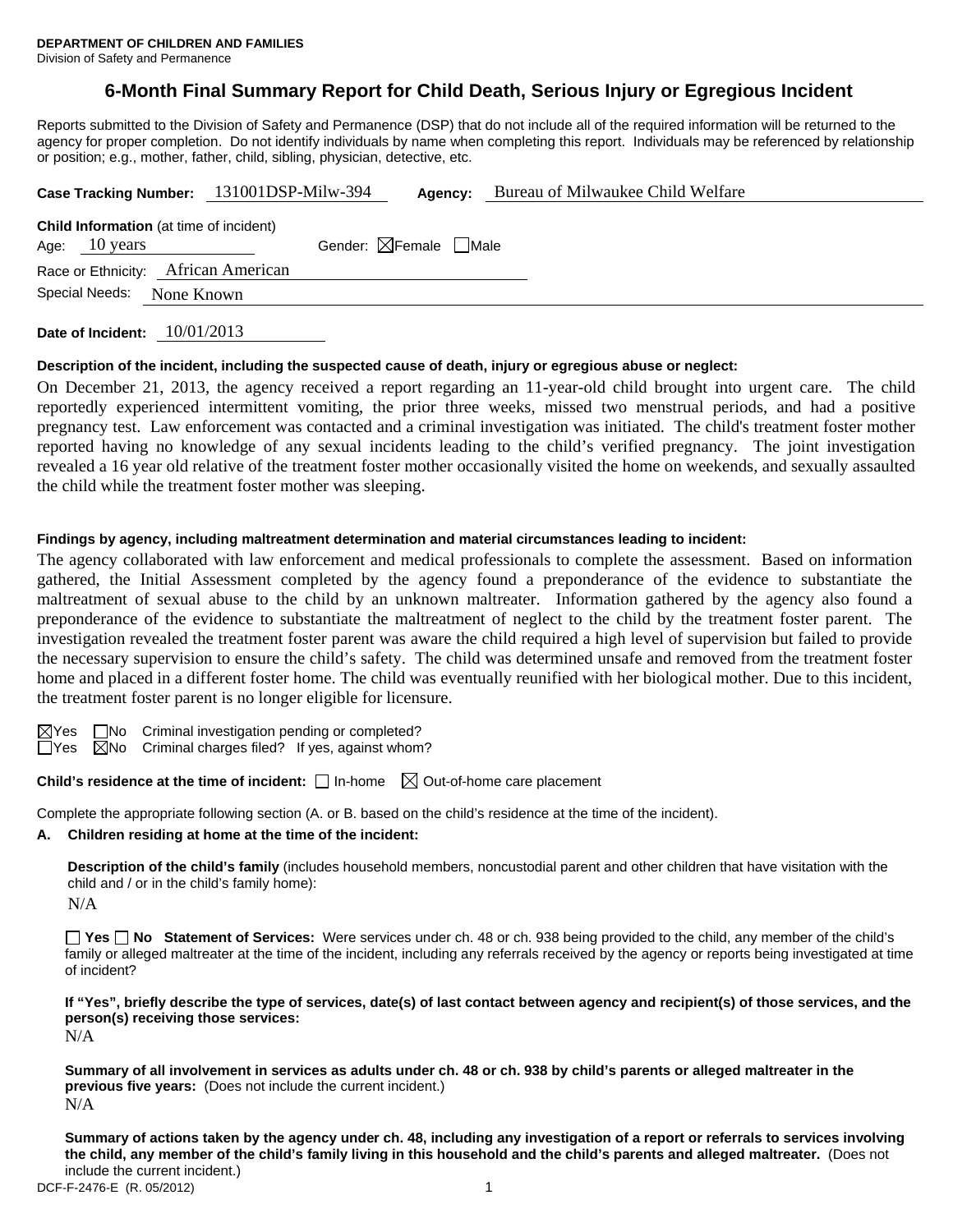(Note: Screened out reports listed in this section may include only the date of the report, screening decision, and if a referral to services occurred at Access. Reports that do not constitute a reasonable suspicion of maltreatment or a reason to believe that the child is threatened with harm are not required to be screened in for an initial assessment, and no further action is required by the agency.) N/A

**Summary of any investigation involving the child, any member of the child's family and alleged maltreater conducted under ch. 48 or ch. 938 and any services provided to the child and child's family since the date of the incident:**  N/A

# **B. Children residing in out-of-home (OHC) placement at time of incident:**

# **Description of the OHC placement and basis for decision to place child there:**

At the time of the incident, the 11-year-old child was residing in a licensed treatment foster home. The child was originally placed in out-of-home care in February 2012, after she was taken into temporary physical custody due to physical abuse by her mother. The child was initially placed in a general foster home. However, the child's significant behavioral issues required a higher level of care, so she was placed in treatment foster care in June 2012.

# **Description of all other persons residing in the OHC placement home:**

The child resided with her treatment foster mother. The treatment foster mother's 16-year-old and 13-year-old grandsons occasionally stayed in the home on weekends.

**Licensing history:** Including type of license, duration of license, summary of any violations by licensee or an employee of licensee that constitutes a substantial failure to protect and promote the welfare of the child.

The foster mother was licensed as a Level 3 Moderate Treatment Foster Home since May 13, 2007, with St. Charles Youth and Family Services. The agency received two prior CPS reports regarding the treatment foster parent.

On July 14, 2008, the agency screened out a CPS report.

On August 15, 2013, the agency screened-in a CPS report alleging neglect to the child by the treatment foster mother. An assessment was completed, the maltreatment of neglect was unsubstantiated, and the child was determined safe in the treatment foster mother's care. While the neglect allegation was unsubstantiated, concerns existed related to the level of supervision provided by the treatment foster parent for the child. These concerns were addressed with the foster parent by case management staff as well as by the treatment foster care licensing agency.

## **Summary of any actions taken by agency in response to the incident:** (Check all that apply.)

| $\boxtimes$ | Screening of Access report                           | Attempted or successful reunification             |
|-------------|------------------------------------------------------|---------------------------------------------------|
|             | Protective plan implemented                          | Referral to services                              |
| $\boxtimes$ | Initial assessment conducted                         | Transportation assistance                         |
|             | Safety plan implemented                              | Collaboration with law enforcement                |
|             | Temporary physical custody of child                  | Collaboration with medical professionals          |
| $\Box$      | Petitioned for court order / CHIPS (child in need of | Supervised visitation                             |
|             | protection or services)                              | Case remains open for services                    |
|             | Placement into foster home                           | Case closed by agency                             |
| $\Box$      | <b>Placement with relatives</b>                      | Initiated efforts to address or enhance community |
|             | Ongoing Services case management                     | collaboration on CA/N cases                       |
|             |                                                      | Other (describe):                                 |
|             |                                                      |                                                   |

## **FOR DSP COMPLETION ONLY:**

# **Summary of policy or practice changes to address issues identified during the review of the incident:**

Under the Child Welfare Disclosure Act (Section 48.981(7)(cr), Stats.), the DSP completes a 90-day review of the agency's practice in each case reported under the Act. In accordance with the DCF memo Series 2010-13, dated December 7, 2010, pertaining to the Child Welfare Case Review Protocol, the Bureau of Performance Management (BPM) completed an on-site review in case # 131001DSP-Milw-394. The Ongoing Services agency modified components of their Quality Assurance Plan to ensure compliance with standards related to provision of services as identified by the Child and Adolescent Needs and Strengths survey. The Ongoing Services Agency also developed a review process to ensure compliance with Safety Intervention Standards related to monitoring children in their out-of-home care placements.

## **Recommendations for further changes in policies, practices, rules or statutes needed to address identified issues:**